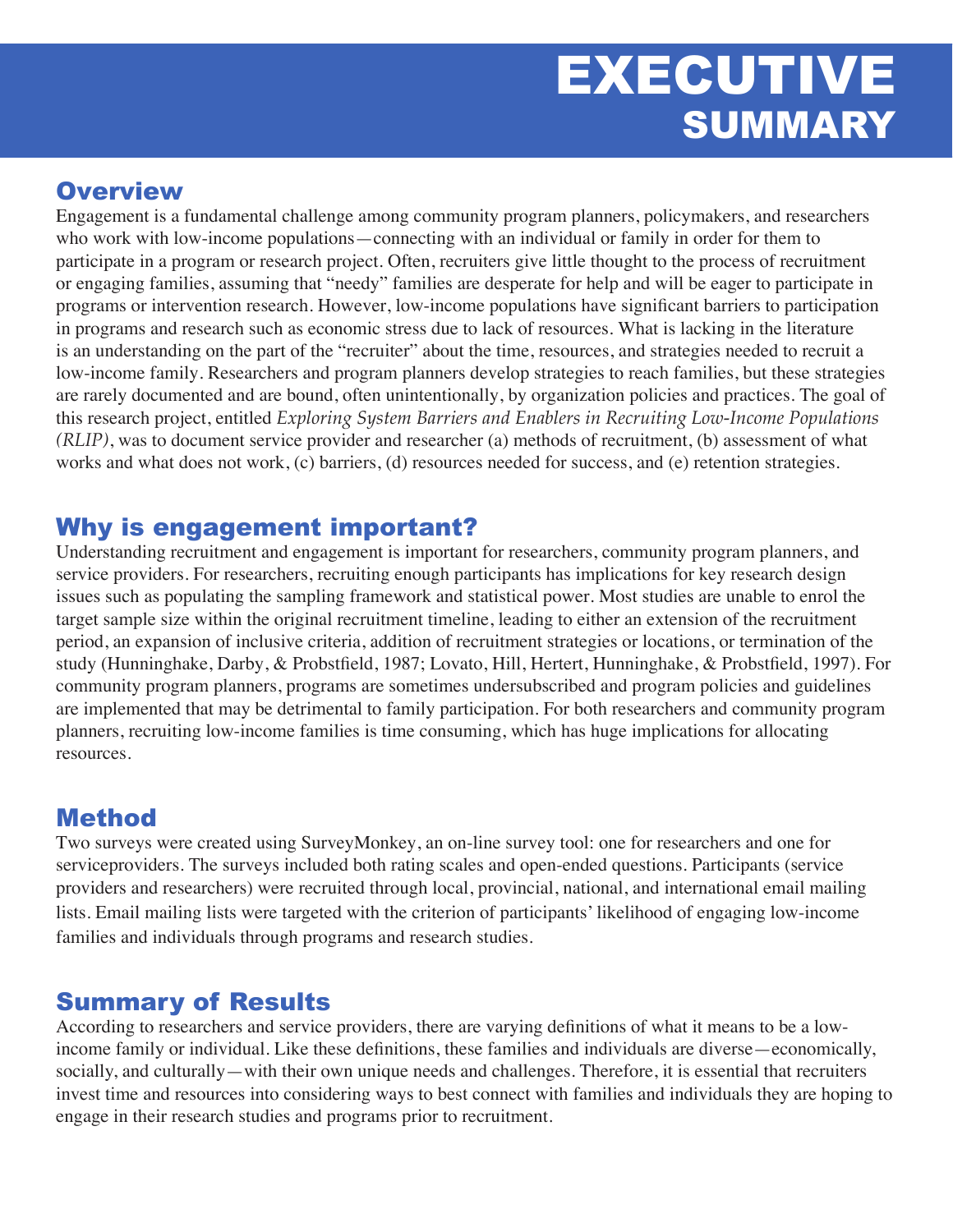## Recruitment

- • **Invest time and resources into recruitment planning.** Use multiple recruitment strategies based on the needs (e.g., materials in multiple languages or literacy levels) of your target group. Budget for a study's recruitment (e.g., staff resources, advertising costs, honorariums) to ensure that time and resources are reserved in case of extended recruitment. Make the consent or enrolment process easy to understand using plain language. Recruit during less busy times of the year (i.e., summer). Have a diverse, welltrained, and supportive recruitment team. Have researchers from the community be part of the research team.
- • **Make personal contact a priority.** Meet potential participants face-to-face and encourage families and individuals to tell others about your program or study—word-of-mouth is key! Be as present as possible in the community: attend community events, partner with other agencies or leaders in the community, and go to where potential participants may gather.
- • **Take time to develop relationships built on trust:** Connect regularly with participants in welcoming, respectful, and non-judgmental environments; listen to families' and individuals' needs; let them know their participation matters; and ensure they understand how the study or program will benefit them.
- • **Make participating easier by helping to meet low-income families' and individuals' basic needs.** When possible, provide flexibility in participation hours and locations, offer meals or snacks, transportation or vouchers, and child care. Show you value their participation by providing honorariums (e.g., gift cards, coupons). Provide multiple services in one location or offer to refer to other services.

## Retention

- • **Help families and individuals meet their basic needs** Offer snacks and meals during study or program, transportation, and child care. Conduct studies and programs in convenient locations to participants, such as follow-up home visits, during routine appointments, at community events.
- • **Appreciate participants' diversity.** Have linguistic resources (e.g., interpreters) or other language staff available to assist participants where needed, ensure diversity of staff at study or program site.
- • **Remember that families and individuals are busy.** Provide them with friendly reminder phone calls/ emails about study or program. Seek to understand why participants may not attend sessions or show up late and develop ways to help them remain in the program or study.
- • **Seek input and feedback from program participants.** Provide participants with choices of how they would like to engage in activities. Encourage participants to provide feedback about the program to ensure the program is meeting their needs.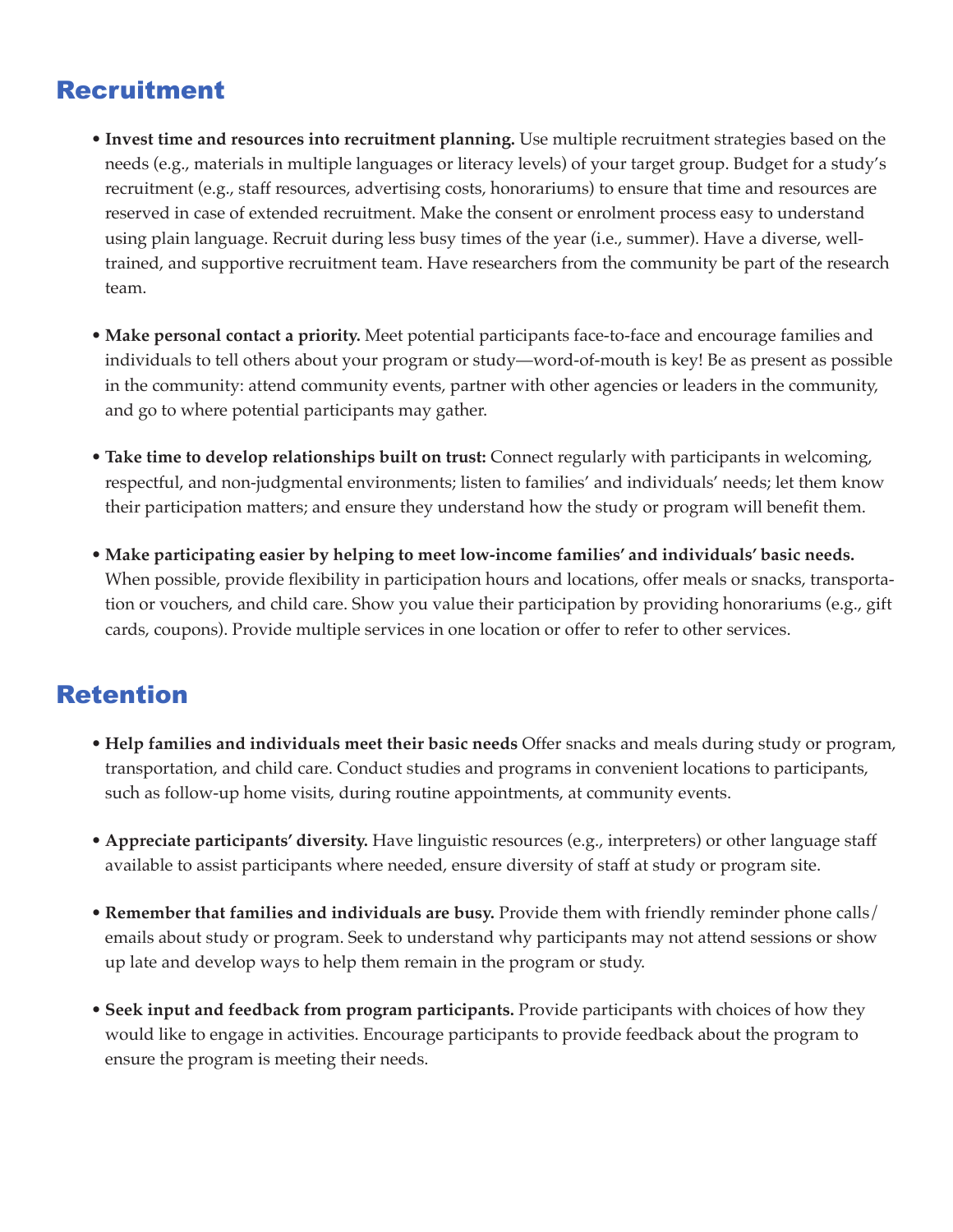### Incentives

- • **Make participating easier for potential participants by helping meet their needs.** Offer flexibility in hours and conduct the study or program in a convenient location for participants (e.g., in target groups' neighbourhoods, during community events, home visits). Offer meals or snacks during participation, transportation, and child care. Show you appreciate their participation by providing honorariums that participants value (e.g., money, gift certificates, coupons).
- • **Emphasize how participants, as well as how others, will benefit from their participation.**
- • **Provide an opportunity during or after programs for families and individuals to socialize with others and build contacts/supports with others in their communities.**

### Communication

• **Use multiple communication strategies.** In the current study, face-to-face and phone calls worked best for the researchers and service providers. Ask families and individuals how they would like to be contacted. Provide interpreters if needed.

## Challenges

- • **Take time to understand the competing priorities of the low-income families and individuals you are looking to recruit.** Develop ways to help overcome barriers for participants (e.g., provide transportation, child care, flexible times to participate, convenient location). Offer participants incentives that match with the time and energy required to participate.
- • **Build relationships based on trust and persevere to establish contacts.** Take time to get to know lowincome families and individuals in order to combat their possible negative experiences with institutions/professionals and nervousness about participating. Be sensitive to participants feeling of pride and negotiate ways they can contribute to the program (e.g., small donation, volunteer time, share experiences with others). Ask participants whether the program or study is meeting their needs. Partner with organizations and agencies that have positive relationships with potential participants. Ask participants for multiple ways to contact them (e.g., family phone numbers, mailing address, email address, family or friend's contact information).
- • **Use multiple and appropriate recruitment strategies.** Budget enough time, money, and resources to effectively recruit participants. Help make families and individuals aware of the participation opportunities available to them. Provide materials in multiple languages or literacy levels. Offer the use of an interpreter.